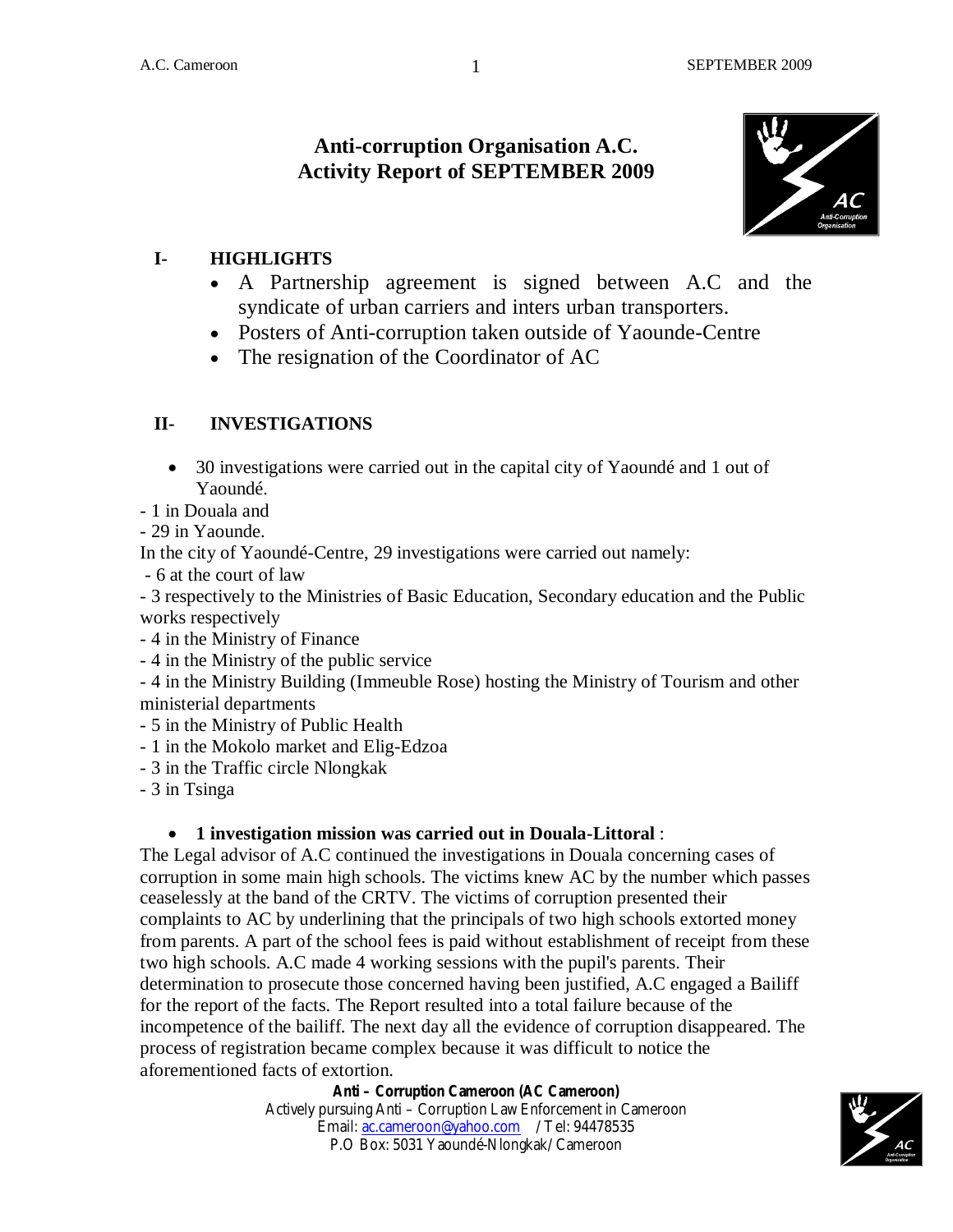#### **Descents in the city of Yaounde**

- A case of corruption witness with the following facts

Two victims, Vital MANGA and FOE Christophe Dieudonné, both accused a superintendent of police for aggression at the BIKOKA gendarmerie. During the investigations, the investigative officer solicited 3.000.000 CFA francs from the victims - A case of land dispute

Mr NGAMLI HAMADOU heir to a patriarch of the BAMOUN Tribe claims their family land was put in concession and afterward retroceded to the State. Mr. NGAMLI seized the National Service of State Property to retrocede him the aforementioned family land but the file has suffered for several years without a solution.

## **III- AC'S HOTLINE, E-MAILS, BROCHURES AND PUBLIC NOTICES**

#### **HOTLINE OF A.C**

508 calls were received on AC hotline

- 328 persons were contacted by A.C
- 34 victims of the corruption
- 23 cases of extortion
- 137 cases of police and gendarmerie harassments
- 10 cases of land disputes
- 17 cases of unfair dismissal
- 69 cases to check on the address of A.C
- 3 cases to encourage the objectives and the activities of A.C
- 21 cases of legal advice
- 9 cases seeking financial assistance
- 20 calls coming from local phone booths.
- 180 cases not answering the calls of A.C

#### **E-MAIL OF A.C:**

- **27** mails in total were received
- 4 were victims of corruption,
- 19 Human rights related problems,
- 1 to congratulate AC,
- 3 seeking for employment

#### **Brochure of A.C:**

302 brochures of information were produced and distributed

- 213 were taken to Douala,
- 89 in Yaounde.
	- **Observation**: for the second time in the year, AC moved to other Regions with brochures

#### **Public Notices of A.C:**

450 Public Notice were produced and distributed

#### **Anti – Corruption Cameroon (AC Cameroon)**

Actively pursuing Anti – Corruption Law Enforcement in Cameroon Email: ac.cameroon@yahoo.com / Tel: 94478535 P.O Box: 5031 Yaoundé-Nlongkak/ Cameroon

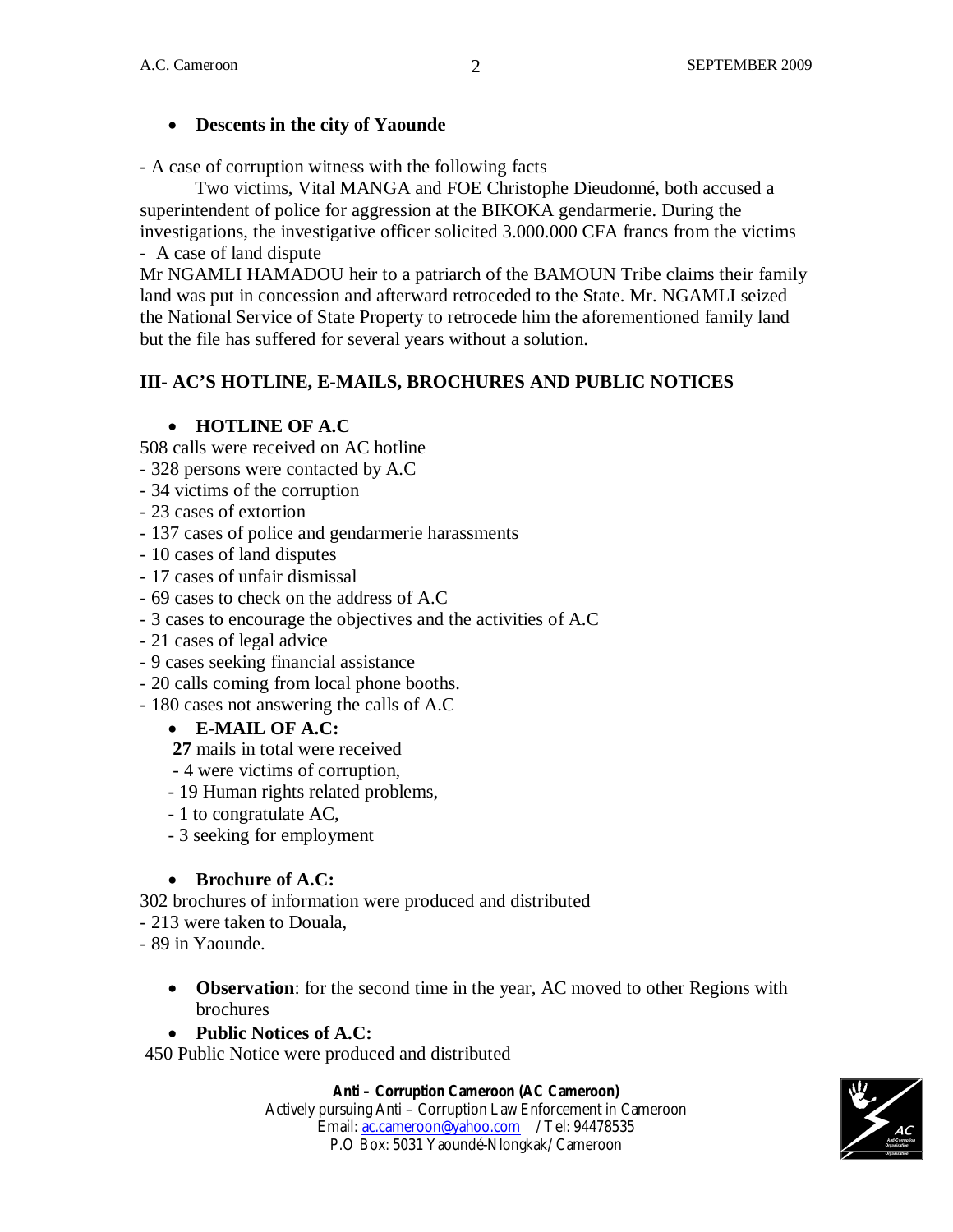- 205 in Douala and
- 245 in Yaounde.
	- **Observation:** for the second time in 2009, posters of anticorruption were posted outside Yaounde. Those pasted in Douala led to a variety of calls

## **IV. LEGAL**

.

- AC held a meeting with Bailiffs in Douala to discuss the modalities of observation of the facts of corruption while explaining the strategies used by A.C during the observation of the acts of corruption.
- AC held working session with the Vice President of ADDEC. The purpose was to discuss the aftermath of the aborted meeting with students on filling a case against the Director of ASMAC

# **V. MEDIA**

· AC makes its address and phone number to pass endlessly on the band of the national television channel (CRTV). It pulled a vertiginous increase on the number of monthly calls

# **VI. HUMAN RESOURCES**

The director of A.C asked to the Coordinator to resign. The official explanation has been that both have different approaches to work.

## **VII. RELATIONS WITH INSTITUTIONS**

## **VIII. RELATIONS WITH NGOs**

- The Coordinator and the Legal adviser of A.C held two working sessions with the Association of Persons Living with HIV/AIDS. The objective of the meeting was to see in what way AC could help the latter in engaging a court case against officials of the ministry of public health who embellzed 40. 000. 000 frs CFA. The said sum meant for the subvention of the prices of anti-retroviral drugs to the members of the said association
- The coordinator of the Project "CHOC" met with the Founder of AC to discuss the following publishing; the fight against corruption by citizen's legal action, principles of APTE - AID to promote transparency and the responsibility and the lack of progress in the anticorruption law project.
- During a meeting, the Founder of AC and the Canadian High commissioner discussed on: Corruption in the wildlife, the increase in the enforcement of wildlife law, the signatory to the principle of APTE-AID to promote transparency and responsibility and the lack of progress in the project of the law of anticorruption.

Email: ac.cameroon@yahoo.com / Tel: 94478535 P.O Box: 5031 Yaoundé-Nlongkak/ Cameroon